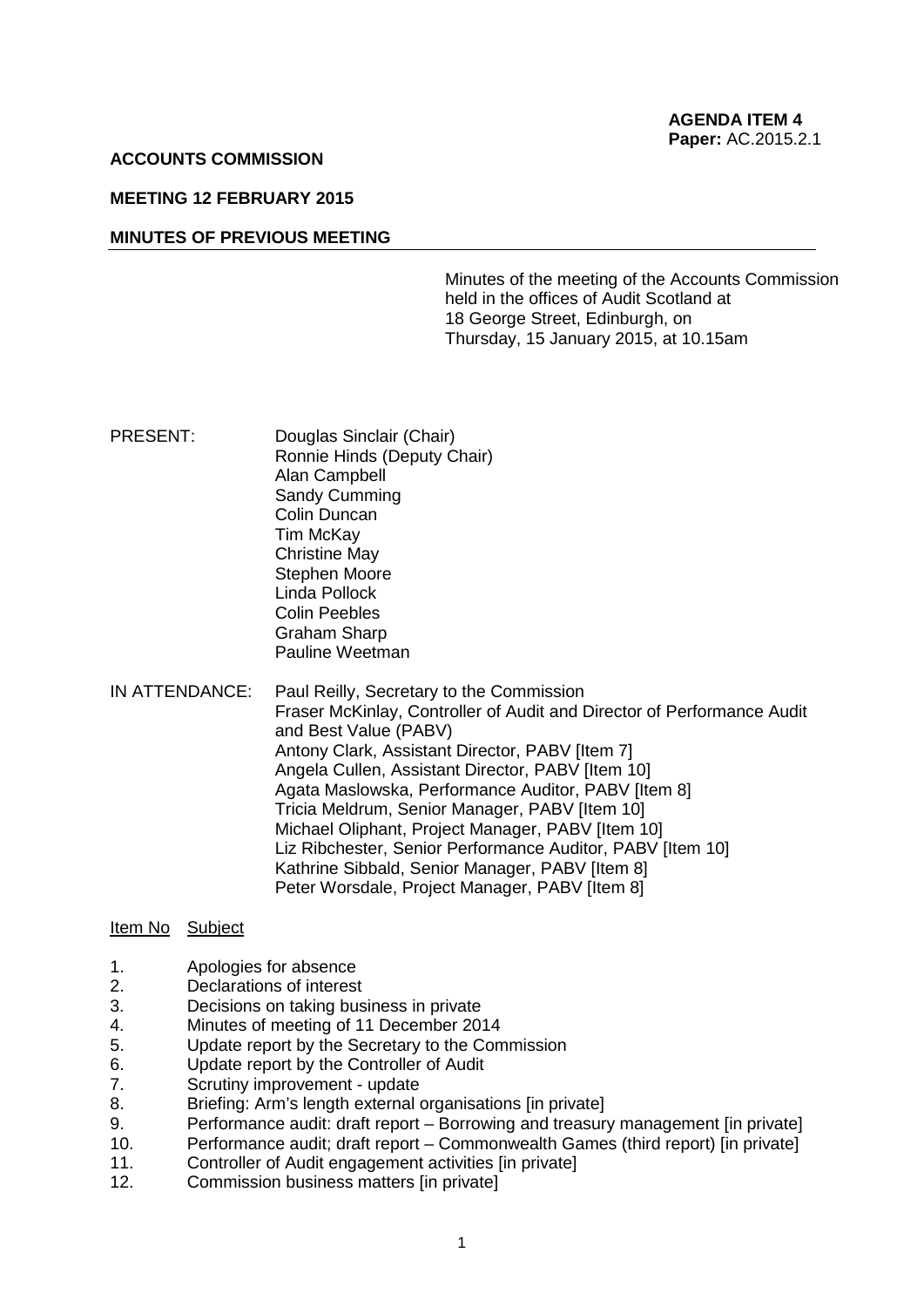# 1. Apologies for absence

There were no apologies.

## 2. Declarations of interest

The following declarations of interest were made:

- Christine May, in item 8, as Vice-Chair of Fife Cultural Trust. She played no part in the consideration of the said item.
- Linda Pollock, in item 7, as a member of the board of the Care Inspectorate

## 3. Decisions on taking business in private

It was agreed that items 8 to 12 should be taken in private as they contained draft reports and confidential issues.

## 4. Minutes of meeting of 11 December 2014

The minutes of the meeting of 11 December 2014 were submitted and approved, subject to.

- In relation to item 4 (minutes of meeting of 13 November 2014), noting advice from the Secretary that Tim McKay played no part in consideration of the report by the Controller of Audit on City of Edinburgh Council.
- In relation to item 13 (statutory performance information), noting advice from the Chair that he would further investigate discussions between the Scottish Government and the Local Government Benchmarking Framework in relation to data management.

# 5. Update report by the Secretary to the Accounts Commission

The Commission considered a report by the Secretary to the Commission providing an update on significant recent activity relating to local government and issues of relevance or interest across the wider public sector.

During discussion the Commission:

- noted advice from the Secretary that:
	- o in relation to paragraph 15 (meeting with Alex Neil MSP and Marco Biagi MSP), the Chair had extended an invitation to Mr Neil to be the Commission's guest at the annual strategy seminar, to Mr Biagi to attend a meeting of the Commission.
	- o He would circulate details of the Finance Committee's first report of 2015, published on 12 January, on the Scottish Government draft budget, particularly in relation to its comments on the Reshaping Care for Older People Change Fund.
	- o He would provide further information at the next meeting on the progress of the Community Empowerment Bill.
	- o He would consider how best to report progress in relation to the report of the Smith Commission.

Thereafter the Commission agreed to note the report.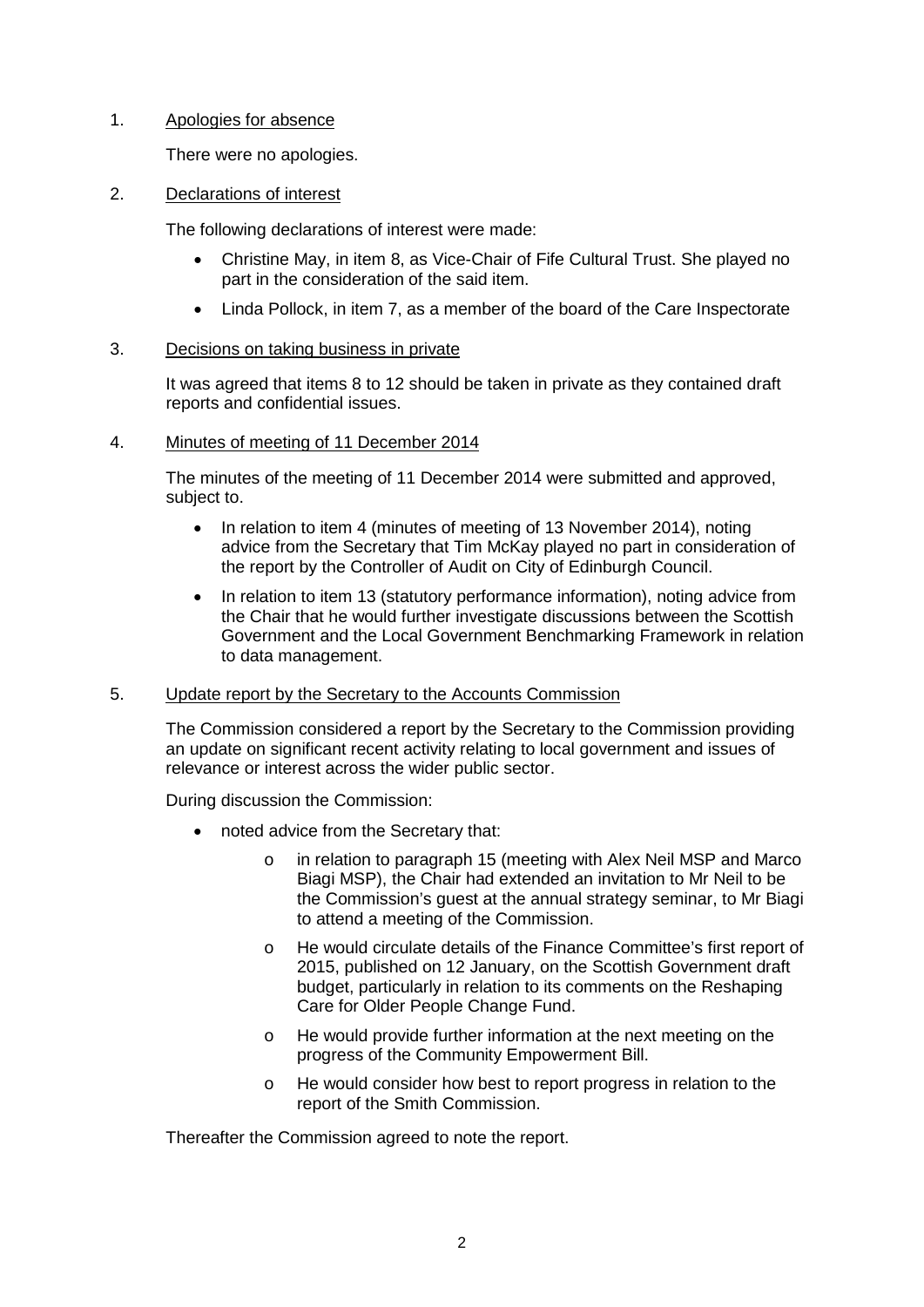# 6. Update report by the Controller of Audit

The Controller of Audit provided a verbal update on his recent activity including meetings and discussions with stakeholders, which was noted.

### 7. Scrutiny improvement - update

The Commission considered a report by the Director of Performance Audit and Best Value, providing an overview of the Strategic Scrutiny Group's recent work and outlining the Group's revised Terms of Reference and Work Programme for 2014/15.

During consideration, the Commission agreed:

- To note the revised Terms of Reference for the Strategic Scrutiny Group.
- To note the Strategic Scrutiny Group's work programme 2014/15.
- To note the implications for the work of the Accounts Commission.

## 8. Briefing: Arm's length external organisations *[in private]*

The Commission agreed that this item be held in private to allow it to consider how to proceed in relation to a report by the Director of Performance Audit and Best Value.

The Commission considered a report by the Secretary to the Commission introducing a briefing by Director of Performance Audit and Best Value on arm's length external organisations (ALEOs).

Following discussion, the Commission agreed:

- To note advice from the Director that the Office of the Scottish Charity Regulator (OSCR) published on 9 January the report of its review of the ALEOs registered as charities in Scotland, and that this had no significant material effect on his briefing.
- To note the Director's briefing.
- To undertake the following actions:
	- o As a priority, send a letter to councils encouraging them to apply good practice more consistently across ALEOs highlighting the importance of strong governance for ALEOs particularly around minimising potential conflicts of interest, ensuring regular and proportionate monitoring, and including clauses for review and termination in funding agreements.
	- o Send a guidance note to external auditors of councils to assist in their audit of councils' governance and funding arrangements with ALEOs, drawing particular attention to the practical guidance in the *Following the Public Pound* code.
	- o Undertakes, by Autumn 2015, a review of the *Following the Public Pound* code in conjunction with an update of the definition of ALEOs to assist councils to apply the principles of good governance to the funding arrangements for ALEOs and similar bodies.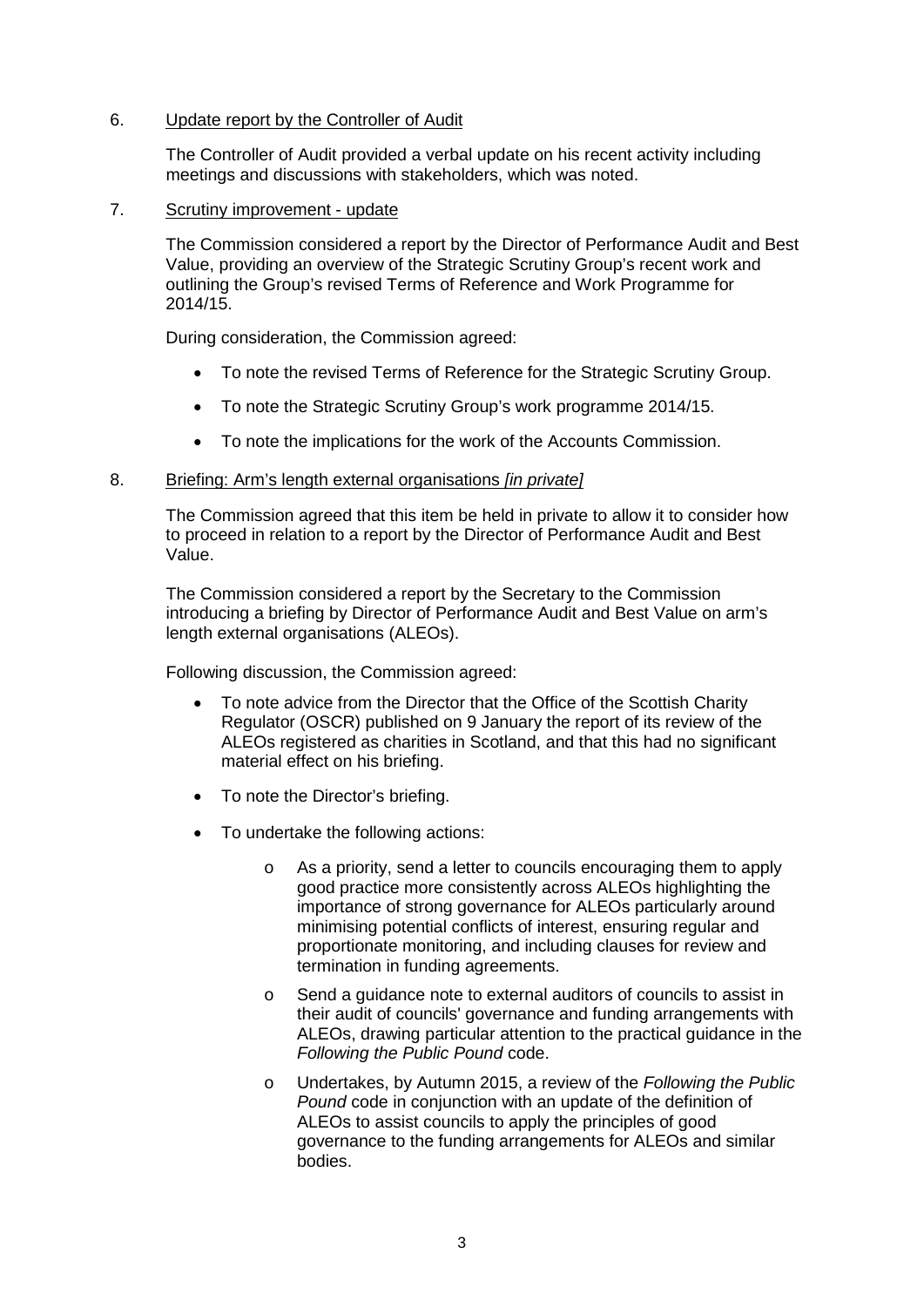- o Promote a stronger consideration of ALEOs in scrutiny work, particularly through Shared Risk Assessment work and the development of the refreshed arrangements for auditing Best Value.
- o Support training and information events for the local government community, for example seminars and conferences involving Audit Scotland, OSCR, COSLA and the Improvement Service, including reference to, as appropriate, the Commission report in its *How Councils Work* series on ALEOs.
- That the Secretary and Director discuss a detailed timeline for these actions and advise the Commission accordingly.
- To engage with COSLA and the Scottish Government on its decision.
- Similarly, to engage with the Society of Local Authority Lawyers and Administrators in Scotland (SOLAR).

## 9. Performance audit: draft report – Borrowing and treasury management *[in private]*

The Commission noted advice from the Secretary to the Commission that the draft report of the performance audit on Borrowing and treasury management had been deferred to the next meeting.

## 10. Performance audit: draft report – Commonwealth Games (third report) *[in private]*

The Commission agreed that this item be held in private to allow it to consider a draft report.

The Commission considered a report by the Director of Performance Audit and Best Value seeking approval of the draft joint performance audit report *Commonwealth Games: third report*, in conjunction with the Auditor General, and outlining ways of promoting the messages contained in the report.

Following discussion, the Commission agreed:

- To engage with councils in relation to wider legacy issues associated with the Games.
- To engage with the Auditor General of Queensland on the report, given possible interest in the successor Games in the Gold Coast.
- To approve the draft report, made jointly with the Auditor General for Scotland, entitled *Commonwealth Games: third report*, subject to the audit team considering a number of points raised in discussion and consulting further with the sponsors of the performance audit.

*Action: Director of Performance Audit*

The Chair thanked the audit team for its work.

#### 11. Controller of Audit engagement activities *[in private]*

The Commission agreed that this item be held in private to allow it to consider confidential issues raised in a presentation by the Controller of Audit.

The Commission noted a presentation from the Controller of Audit on issues arising from his recent engagement with council chief executives.